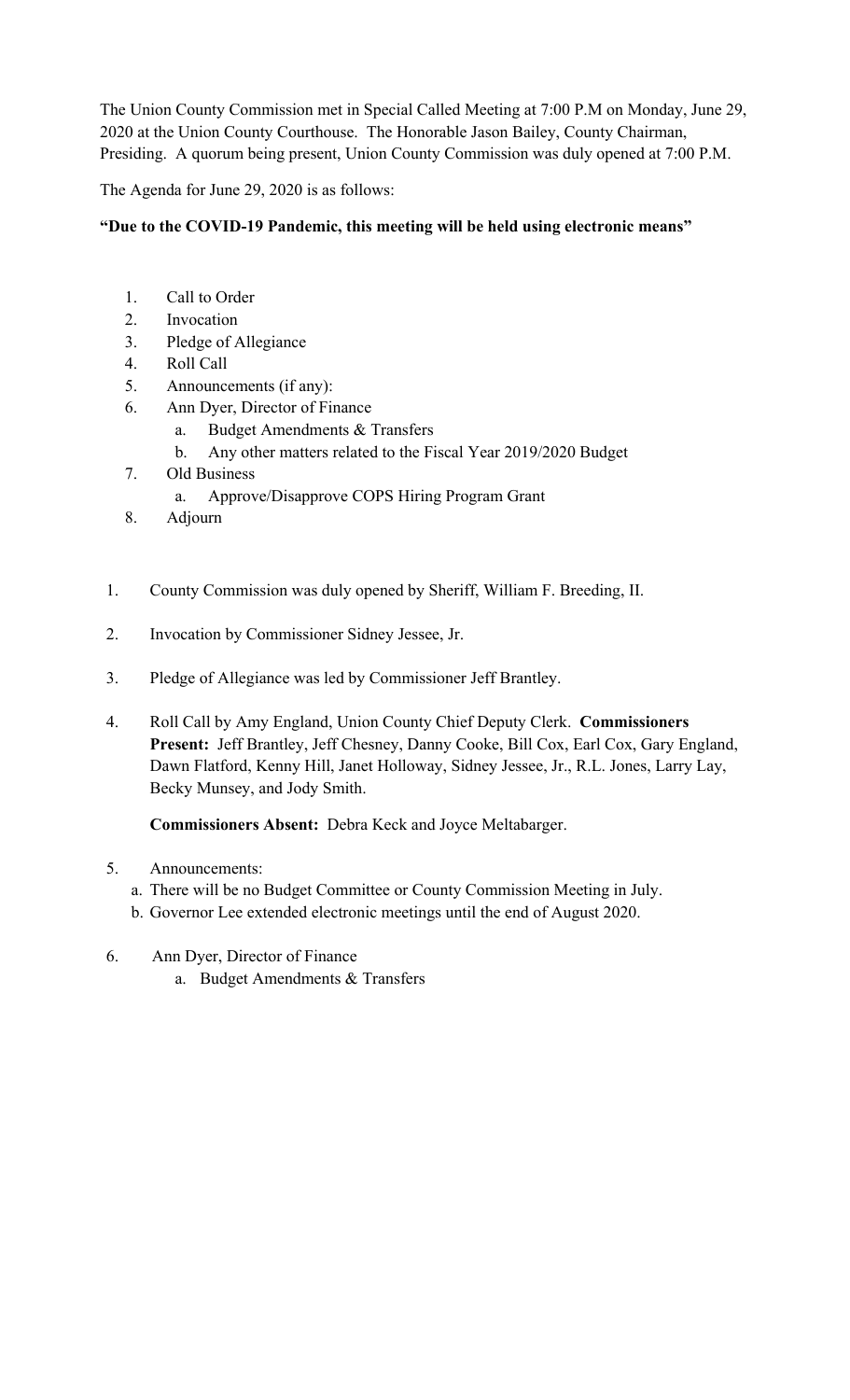# UNION COUNTY GOVERNMENT<br>BUDGET AMENDMENT REQUEST<br>Submitted to Budget Committee June 29, 2020<br>FUND 101-GENERAL FUND

| Function | Obi | Cost<br>Center | Description                               |    | Original/<br><b>Amended Budget Decrease</b> |    |             |              | Increase |                         | Amended<br><b>Budget</b> |
|----------|-----|----------------|-------------------------------------------|----|---------------------------------------------|----|-------------|--------------|----------|-------------------------|--------------------------|
| 51000    | 191 |                | Board And Committee Members Fees          | \$ | 54,752.00                                   |    |             | \$           | 1.00     | \$                      | 54,753.00                |
| 51000    | 305 |                | <b>Audit Services</b>                     | \$ | 7,210.00                                    |    |             | Ŝ            | 51.00    | $\ddot{s}$              | 7,261.00                 |
| 51000    | 355 |                | Travel                                    | \$ | 1,400.00                                    | \$ | (52.00)     |              |          | \$                      | 1,348.00                 |
| 51220    | 191 |                | <b>Board And Committee Members Fees</b>   | Ś  | 1,300.00                                    | Ś  | (16.00)     |              |          | Ś                       | 1,284.00                 |
| 51220    | 317 |                | <b>Data Processing Services</b>           | \$ | 100.00                                      |    |             | Š            | 16.00    | \$                      | 116.00                   |
| 51300    |     | 719 TECH       | <b>Office Equipment</b>                   | Ś  |                                             |    |             | Ś            | 3,000.00 | \$                      | 3,000.00                 |
| 51800    | 328 |                | <b>Janitorial Services</b>                | \$ | 22,000.00                                   |    |             | Ś            | 80.00    | $\mathsf{s}$            | 22,080.00                |
| 51800    | 334 |                | <b>Maintenance Agreements</b>             | \$ | 7,500.00                                    |    |             | \$.          | 235.00   | <sub>S</sub>            | 7,735.00                 |
| 51800    | 335 |                | Maintenance And Repair Services-Buildings | Ś  | 44,900.00                                   |    |             | Ś            | 57.00    | $\overline{\mathsf{S}}$ | 44,957.00                |
| 51800    | 410 |                | <b>Custodial Supplies</b>                 | Ś. | 7,500.00                                    |    |             | \$           | 561.00   | <sub>S</sub>            | 8,061.00                 |
| 51800    | 415 |                | Electricity                               | \$ | 55,050.00                                   | Ś  | (3,726.00)  |              |          | Ś                       | 51,324.00                |
| 51800    | 711 |                | <b>Furniture And Fixtures</b>             | Ś  | 4,800.00                                    |    |             | $\mathsf{S}$ | 2,793.00 | S                       | 7,593.00                 |
| 52100    | 355 |                | Travel                                    | Ś  | 2,200,00                                    | Ś  | (31.00)     |              |          | Ś                       | 2,169.00                 |
| 52100    | 719 |                | <b>Office Equipment</b>                   | Ś  | 4,500.00                                    |    |             | \$           | 31.00    | Ś                       | 4,531.00                 |
| 52400    | 204 |                | <b>State Retirement</b>                   | \$ | 8,869.00                                    | Ś  | (353.00)    |              |          | Ś                       | 8,516.00                 |
| 52400    | 207 |                | <b>Medical Insurance</b>                  | Ś. | 19,001.00                                   |    |             | \$           | 353.00   | Ś                       | 19,354.00                |
| 52500    | 335 |                | Maintenance And Repair Services-Buildings | \$ | 700.00                                      |    |             | \$           | 5.00     | \$                      | 705.00                   |
| 52500    | 348 |                | <b>Postal Charges</b>                     | \$ | 8,082.00                                    |    |             | \$           | 974.00   | $\frac{1}{2}$           | 9,056.00                 |
| 52500    | 349 |                | Printing, Stationery And Forms            | \$ | 7,000.00                                    | Ś  | (979.00)    |              |          | \$                      | 6,021.00                 |
| 53100    | 432 |                | Library Books/Media                       | \$ | 12,000.00                                   |    |             | \$           | 400.00   | <sup>\$</sup>           | 12,400.00                |
| 53100    |     | 435 COVID      | <b>Office Supplies</b>                    | \$ |                                             |    |             | Ś            | 552.00   | \$                      | 552.00                   |
| 53100    | 435 |                | <b>Office Supplies</b>                    | \$ | 7,200.00                                    | \$ | (552.00)    |              |          | \$                      | 6,648.00                 |
| 54110    | 108 |                | Investigator(s)                           | \$ | 197,523.00                                  |    |             | \$           | 33.00    | $\zeta$                 | 197,556.00               |
| 54110    | 201 |                | <b>Social Security</b>                    | Ś  | 60,618.00                                   | \$ | (5, 118.00) |              |          | Ś                       | 55,500.00                |
| 54110    | 204 |                | <b>State Retirement</b>                   | Ś  | 51,525.00                                   | \$ | (4,400.00)  |              |          | Ś                       | 47,125.00                |
| 54110    | 207 |                | <b>Medical Insurance</b>                  | \$ | 81,384.00                                   | Ś  | (3,700.00)  |              |          | \$                      | 77,684.00                |
| 54110    | 212 |                | <b>Employer Medicare</b>                  | \$ | 14,177.00                                   | Ś  | (1, 200.00) |              |          | \$                      | 12,977.00                |
| 54110    | 533 |                | Sex Offender Registry                     | Ś  | 2,000.00                                    |    |             | Ś            | 600.00   | \$                      | 2,600.00                 |
| 54210    | 201 |                | <b>Social Security</b>                    | Ś  | 42,533.00                                   | Ś  | (4,000.00)  |              |          | Ś                       | 38,533.00                |

Page 1 of 6

|       |            |                                                                                                                                                                                                                                    | Submitted to Budget Committee June 29, 2020<br>FUND 101-GENERAL FUND                                                                                                                                                                                                                                                                                              |                    |                                                                      |     |                   |         |                                         |                         |                   |
|-------|------------|------------------------------------------------------------------------------------------------------------------------------------------------------------------------------------------------------------------------------------|-------------------------------------------------------------------------------------------------------------------------------------------------------------------------------------------------------------------------------------------------------------------------------------------------------------------------------------------------------------------|--------------------|----------------------------------------------------------------------|-----|-------------------|---------|-----------------------------------------|-------------------------|-------------------|
| 54210 | 204        |                                                                                                                                                                                                                                    | <b>State Retirement</b>                                                                                                                                                                                                                                                                                                                                           | $\mathsf{s}$       | 34,267.00 \$                                                         |     | (3,000.00)        |         |                                         | \$                      | 31,267.00         |
| 54210 | 322        |                                                                                                                                                                                                                                    | <b>Evaluation And Testing</b>                                                                                                                                                                                                                                                                                                                                     | Ś                  | 6,800.00                                                             | Ś   | (5, 225.00)       |         |                                         | $\overline{\mathsf{S}}$ | 1,575.00          |
| 54210 | 413        |                                                                                                                                                                                                                                    | <b>Drugs And Medical Supplies</b>                                                                                                                                                                                                                                                                                                                                 | Ś                  | 140,000.00                                                           |     |                   | \$      | 64,596.00                               | \$                      | 204,596.00        |
| 54210 | 422        |                                                                                                                                                                                                                                    | <b>Food Supplies</b>                                                                                                                                                                                                                                                                                                                                              | Ś                  | 145,000.00                                                           |     | \$(15,000.00)     |         |                                         | \$                      | 130,000.00        |
| 54210 | 710        |                                                                                                                                                                                                                                    | <b>Food Service Equipment</b>                                                                                                                                                                                                                                                                                                                                     | \$                 | 1,300.00                                                             | \$. | (1,300.00)        |         |                                         | Ś                       |                   |
| 54210 | 719        |                                                                                                                                                                                                                                    | <b>Office Equipment</b>                                                                                                                                                                                                                                                                                                                                           | Ś                  | 4,000.00                                                             | Ś   | (1,500.00)        |         |                                         | \$                      | 2,500.00          |
| 56300 | 207        |                                                                                                                                                                                                                                    | Medical Insurance                                                                                                                                                                                                                                                                                                                                                 | $\dot{\mathsf{s}}$ | 7,832.00                                                             | Ś   | (103.00)          |         |                                         | Ś.                      | 7,729.00          |
| 56300 | 307        |                                                                                                                                                                                                                                    | Communication                                                                                                                                                                                                                                                                                                                                                     | \$                 | 1,950.00                                                             |     |                   | \$      | 103,00                                  | \$                      | 2,053.00          |
| 56500 | 207        |                                                                                                                                                                                                                                    | Medical Insurance                                                                                                                                                                                                                                                                                                                                                 | Ś                  | 19,924.00                                                            | \$  | (192.00)          |         |                                         | \$                      | 19,732.00         |
| 56500 | 307        |                                                                                                                                                                                                                                    | Communication                                                                                                                                                                                                                                                                                                                                                     | Ś                  | 900.00                                                               |     |                   | \$      | 82.00                                   | $\mathsf{s}$            | 982.00            |
| 56500 | 307<br>ls  |                                                                                                                                                                                                                                    | Communication                                                                                                                                                                                                                                                                                                                                                     | Ś                  | 900.00                                                               |     |                   | Ś       | 110.00                                  | \$                      | 1,010.00          |
| 57100 | 317        |                                                                                                                                                                                                                                    | <b>Data Processing Services</b>                                                                                                                                                                                                                                                                                                                                   | \$                 | 2.187.00                                                             |     |                   | \$      | 21.00                                   | \$                      | 2,208.00          |
| 57100 | 355        |                                                                                                                                                                                                                                    | Travel                                                                                                                                                                                                                                                                                                                                                            | $\mathsf{\hat{S}}$ | 1,000.00                                                             | \$  | (21.00)           |         |                                         | \$                      | 979.00            |
| 57500 | 317        |                                                                                                                                                                                                                                    | <b>Data Processing Services</b>                                                                                                                                                                                                                                                                                                                                   | \$                 | 1,925.00                                                             |     |                   | \$      | 101.00                                  | \$                      | 2.026.00          |
| 57500 | 355        |                                                                                                                                                                                                                                    | Travel                                                                                                                                                                                                                                                                                                                                                            | \$                 | 203.51                                                               |     |                   | $\zeta$ | 31.00                                   | \$                      | 234.51            |
| 57500 | 415        |                                                                                                                                                                                                                                    | Electricity                                                                                                                                                                                                                                                                                                                                                       | \$                 | 2,700.00                                                             | \$  | (131.00)          |         |                                         | \$                      | 2,569.00          |
|       |            |                                                                                                                                                                                                                                    |                                                                                                                                                                                                                                                                                                                                                                   |                    |                                                                      |     | $5(50,599.00)$ \$ |         | 71,718.00                               |                         |                   |
|       |            |                                                                                                                                                                                                                                    |                                                                                                                                                                                                                                                                                                                                                                   |                    |                                                                      |     |                   | \$      | 21,119,00                               |                         | <b>NET CHANGE</b> |
|       | 46590 TECH |                                                                                                                                                                                                                                    | <b>Other State Education Funds</b>                                                                                                                                                                                                                                                                                                                                | \$                 | 3,000.00 TVA                                                         |     |                   |         |                                         |                         |                   |
|       |            |                                                                                                                                                                                                                                    |                                                                                                                                                                                                                                                                                                                                                                   |                    |                                                                      |     |                   |         |                                         |                         |                   |
|       |            |                                                                                                                                                                                                                                    |                                                                                                                                                                                                                                                                                                                                                                   |                    |                                                                      |     |                   |         |                                         |                         |                   |
|       |            | FIRED UNION AND STRATEGIC AND MANUSCRIPT OF TENNIS<br>FIRED ATTENTION AND STRATEGIC AND MANUSCRIPT OF TENNIS<br>FIRED ATTENTION OF THE ALLOWS UNION OF THE ALLOWS UNION OF THE AMERICAN STRATEGIC AND MANUSCRIPT OF THE AMERICAN S | Sexual Offender Registration Fee-Sheriff 5 600.00 SOR Fee \$21,119.00<br>NAL TBIE appliest is to enter into budget TVA grant, SOR funds, State inmate medical reimbursement and to transfer funding as needed<br>within the appropr<br>ADOBTED AND APPROVED IN OPEN MEETING, AT MAYNARDVILLE, TENNESSEE, this 29th day of JUNE, 2020<br><b>Union County Clerk</b> |                    | $\mathcal{M}$<br>Jason Bailey, Chairman<br><b>Union County Mayor</b> |     |                   |         | Voting Aye 14<br>Voting Nay 0<br>Pass 0 |                         |                   |
|       |            |                                                                                                                                                                                                                                    |                                                                                                                                                                                                                                                                                                                                                                   |                    |                                                                      |     |                   |         | Abstain 0                               |                         |                   |

A **Motion** was made by **Sidney Jessee, Jr.** and **Seconded** by **R.L. Jones** to approve the Budget Transfer Request for FUND 101-General Fund, as presented.

County Chairman, Jason Bailey called for a **Roll Call Vote. Commissioners Voting For:** Jeff Brantley, Jeff Chesney, Danny Cooke, Bill Cox, Earl Cox, Gary England, Dawn Flatford, Kenny Hill, Janet Holloway, Sidney Jessee, Jr., R.L. Jones, Larry Lay, Becky Munsey, and Jody Smith. **Commissioners Voting Against:** None. **Commissioners Abstaining:** None. **Commissioners Passing:**  None. **Motion Carried.**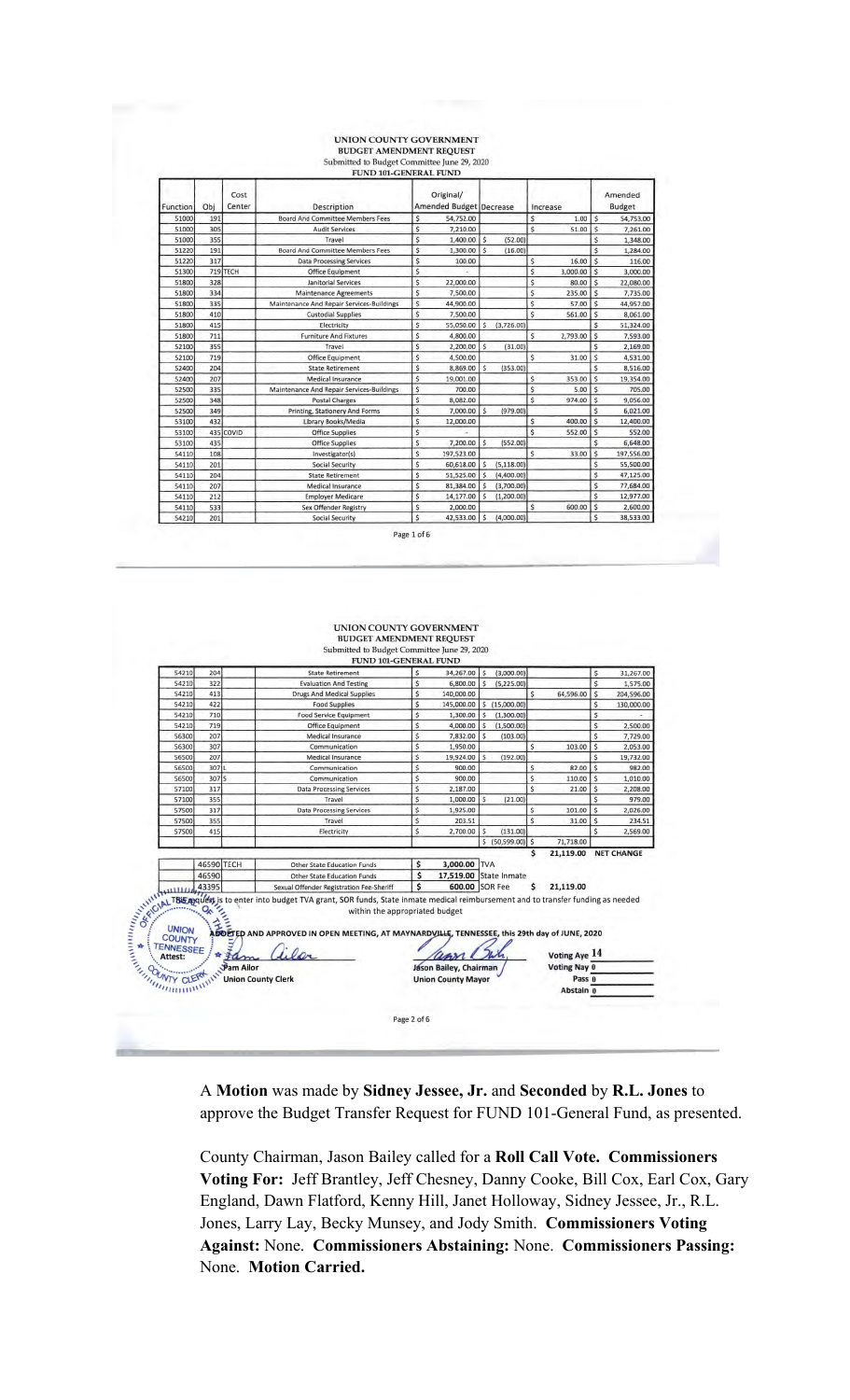# **UNION COUNTY GOVERNMENT EUDGET AMENDMENT REQUEST<br>
Submitted to Board of Education June 25, 2020**<br>
To be submitted to Budget Committee June 29, 2020<br>
TUND 141-GENERAL PURPOSE SCHOOLS

| Function | Obi | Cost<br>Center | <b>Description</b>                      |     | Original/<br>Amended<br><b>Budget</b> |    | Decrease          |                    | Increase  |                         | Amended<br><b>Budget</b> |
|----------|-----|----------------|-----------------------------------------|-----|---------------------------------------|----|-------------------|--------------------|-----------|-------------------------|--------------------------|
| 71100    | 217 |                | Retirement - Hybrid Stabilization       | Ŝ   | 36,560.00                             |    |                   | Ś                  | 1,600.00  | ١s                      | 38,160.00                |
| 71100    | 356 |                | Tuition                                 | Ś   | 8,019.42                              |    |                   | Ś                  | 2,651.58  | S                       | 10,671.00                |
| 71100    | 722 |                | <b>Regular Instruction Equipment</b>    | Ś   | 7,500.00                              |    |                   | Ś                  | 30.00     | S                       | 7,530.00                 |
| 71100    | 322 |                | <b>Evaluation And Testing</b>           | Ś   | 65,000.00                             | Š  | (4, 392.58)       |                    |           | s                       | 60,607.42                |
| 72110    | 204 |                | <b>State Retirement</b>                 | Ś   | 6,916.00                              |    |                   | \$                 | 111.00    | S                       | 7,027.00                 |
| 72120    | 206 |                | Life Insurance                          | Ś   | 90.00                                 |    |                   | s                  | 23.00     | $\ddot{s}$              | 113.00                   |
| 72130    | 161 |                | Secretary(s)                            | Ś   | 22,571.00                             |    |                   | Ś                  | 1,241.00  | \$                      | 23,812.00                |
| 72130    | 189 |                | Other Salaries & Wages                  | Ś.  | 17,099.00                             |    |                   | Ś                  | 1.00      | Ś                       | 17,100.00                |
| 72130    | 205 |                | <b>Employee And Dependent Insurance</b> | Ś   | 2,628.00                              |    |                   | Ś                  | 876.00    | Ś                       | 3,504.00                 |
| 72130    | 212 |                | <b>Employer Medicare</b>                | Š   | 6,795.00                              | Ś  | (2,247.00)        |                    |           | Ś                       | 4,548.00                 |
| 72130    | 217 |                | Retirement - Hybrid Stabilization       | Ś   | 1,140.00                              |    |                   | \$                 | 14.00     | Ś                       | 1,154.00                 |
| 72130    | 307 |                | Communication                           | \$  | 1,060.00                              |    |                   | \$                 | 92.00     | \$                      | 1,152.00                 |
| 72210    | 204 |                | <b>State Retirement</b>                 | Ś   | 37,506.00                             |    |                   | Ś                  | 1,792.00  | Ś                       | 39,298.00                |
| 72210    | 129 |                | Librarians                              | Ś   | 106,087.00                            |    |                   | \$                 | 1.00      | <sub>S</sub>            | 106,088.00               |
| 72210    | 206 |                | Life Insurance                          | Š   | 108.00                                |    |                   | \$                 | 5.00      | Ś                       | 113.00                   |
| 72230    | 161 |                | Secretary(s)                            | s   | 29,692.00                             |    |                   | \$                 | 115.00    | Š                       | 29,807.00                |
| 72230    | 204 |                | <b>State Retirement</b>                 | \$  | 10,822.00                             |    |                   | Ś.                 | 27.00     | Ś                       | 10,849.00                |
| 72230    | 206 |                | Life Insurance                          | Ś   | 43.00                                 |    |                   | \$                 | 1.00      | \$                      | 44,00                    |
| 72230    | 355 |                | Travel                                  | Ś   | 4,000.00                              | Ś  | (143.00)          |                    |           | Ś                       | 3,857.00                 |
| 72310    | 162 |                | Clerical Personnel                      | Ś   | 35,067.00                             |    |                   | Š                  | 216.00    | Ś                       | 35,283.00                |
| 72310    | 524 |                | Staff Development                       | \$. | 4,000.00                              | Ś  | (216.00)          |                    |           | Ś                       | 3,784.00                 |
| 72320    | 140 |                | <b>Salary Supplements</b>               | Ś   | 1,000.00                              |    |                   | \$                 | 1,000.00  | \$                      | 2,000.00                 |
| 72320    | 204 |                | <b>State Retirement</b>                 | \$  | 11,086.00                             |    |                   | Ś                  | 89.00     | Ś                       | 11,175.00                |
| 72320    | 307 |                | Communication                           | Ś   | 2,665.00                              | \$ | (1,089,00)        |                    |           | Ś                       | 1,576.00                 |
| 72410    | 139 |                | <b>Assistant Principals</b>             | \$  | 235,595.00                            |    |                   | Ś                  | 5,624.00  | Ś                       | 241,219.00               |
| 72410    | 161 |                | Secretary(s)                            | \$  | 334,869.00                            |    |                   | Ś                  | 13,138.00 | s                       | 348,007.00               |
| 72410    | 204 |                | <b>State Retirement</b>                 | Ś   | 116,405.00                            |    |                   | $\dot{\mathsf{s}}$ | 1,882.00  | $\overline{\mathsf{s}}$ | 118,287.00               |
| 72410    | 207 |                | <b>Medical Insurance</b>                | \$  | 75,398.00                             | Ś  | (20, 644.00)      |                    |           | \$                      | 54,754.00                |
| 72410    | 330 |                | <b>Operating Lease Payments</b>         | Ŝ   | 25,000.00                             | Ś  | (2,051.00)        |                    |           | Ŝ                       | 22,949.00                |
| 72610    | 361 |                | Permits                                 | Ś   | 1,540.00                              |    |                   | Ś                  | 75.00     | Ŝ                       | 1,615.00                 |
| 72710    | 189 |                | <b>Other Salaries &amp; Wages</b>       | Ś   | 65,173.00                             |    |                   | Ś                  | 178.00    | Ś                       | 65,351.00                |
|          |     |                |                                         |     |                                       | \$ | $(30, 782, 58)$ S |                    | 30,782.58 |                         |                          |

This request is to move funds to hin the at Page 3 of 6

#### UNION COUNTY GOVERNMENT BUDGET TRANSFER REQUEST Submitted to Board of Education June 25, 2020 To be submitted to Budget Committee June 29, 2020<br>FUND 141-GENERAL PURPOSE SCHOOLS-Voluntary PreK

NET CHANG

| Function                           | Obl | Cost<br>Center            | Description                                                                                            |    | Original/<br>Amended Budget Decrease |                         |                 | Increase |              |    | Amended<br>Budget |
|------------------------------------|-----|---------------------------|--------------------------------------------------------------------------------------------------------|----|--------------------------------------|-------------------------|-----------------|----------|--------------|----|-------------------|
| 73400                              | 105 |                           | Supervisor/Director                                                                                    | \$ | 12,796.00                            | <sub>s</sub>            | (0.28)          |          |              | s  | 12,795.72         |
| 73400                              | 116 |                           | Teachers                                                                                               | ś  | 163,969.00                           | s                       | (4.18)          |          |              | s  | 163,964.82        |
| 73400                              | 163 |                           | <b>Educational Assistants</b>                                                                          | ŝ  | 76,523.00                            | s                       | (203.86)        |          |              | \$ | 76,319.14         |
| 73400                              | 201 |                           | Social Security                                                                                        | Ŝ  | 15:326.00                            | Š                       | (1,091.16)      |          |              | ś  | 14, 234, 84       |
| 73400                              | 204 |                           | State Retirement                                                                                       | ŝ  | 22,810.00                            | 'S                      | (2.938.24)      |          |              | Š  | 19,871.76         |
| 73400                              | 206 |                           | Life Insurance                                                                                         | Ś  | 194.00                               | s                       | (6.80)          |          |              | Š  | 187.20            |
| 73400                              | 207 |                           | Medical Insurance                                                                                      | \$ | 30,109.78                            | <b>S</b>                | (1,364,88)      |          |              | s  | 28,744.90         |
| 73400                              | 210 |                           | Unemployment Compensation                                                                              | ś  | 231.00                               | $\overline{\mathbf{5}}$ | (1.63)          |          |              | \$ | 229.37            |
| 73400                              | 212 |                           | <b>Employer Medicare</b>                                                                               | Ŝ  | 3,584.00                             | s                       | (254.88)        |          |              | Ś. | 3.329.12          |
| 73400                              | 217 |                           | Retirement - Hybrid Stabilization                                                                      | 5  |                                      |                         |                 | s.       | 1,383.19     | Ś  | 1,383.19          |
| 73400                              | 370 |                           | Cntrcts For Sub Tchrs - Non-Certified                                                                  | \$ | 4,631.00                             | S.                      | (0.56)          |          |              | ŝ  | 4,630.44          |
| 73400                              | 429 |                           | Instructional Supplies And Materials                                                                   | 5  | 43,088.00                            | 'S                      | (21.94)         |          |              | 5  | 43,066.06         |
| 73400                              | 499 |                           | Other Supplies And Materials                                                                           | 5  | 9.087.36                             |                         |                 | s        | 5,245.43     | S  | 14,332.79         |
| 73400                              | 524 |                           | Staff Development                                                                                      | \$ | 12,000.00                            | s                       | (91.24)         |          |              | ś  | 11,908.76         |
| 73400                              | 790 |                           | Other Equipment                                                                                        | 5  | 29,500.00                            | s                       | (648.97)        |          |              | 5  | 28,851.03         |
|                                    |     |                           |                                                                                                        |    |                                      | S.                      | $(6,628,62)$ \$ |          | 6,628.62     |    |                   |
|                                    |     |                           | ALL SEAL AUGENED AND APPROVED IN OPEN MEETING, AT MAYNARDVILLE, TENNESSEE, this 29th day of JUNE, 2020 |    |                                      |                         |                 |          |              |    | <b>NET CHANGE</b> |
| AttesNION                          |     |                           |                                                                                                        |    |                                      |                         |                 |          |              |    |                   |
| <b>COUNTY</b>                      |     | Pam Allor                 |                                                                                                        |    | Jason Bailey, Chairman               |                         |                 |          | Voting Nay 0 |    |                   |
|                                    |     | <b>Union County Clerk</b> |                                                                                                        |    | <b>Union County Mayor</b>            |                         |                 |          | Pass 0       |    |                   |
|                                    |     |                           |                                                                                                        |    |                                      |                         |                 |          |              |    |                   |
| <b>TENNESSEE</b><br>SUMMY CLEANING |     |                           |                                                                                                        |    |                                      |                         |                 |          | Abstain 0    |    |                   |

A **Motion** was made by **R.L. Jones** and **Seconded** by **Larry Lay** to approve the Budget Amendment Request for Fund 141-General Purpose Schools, as presented.

Page 4 of 6

antibiation.

County Chairman, Jason Bailey called for a **Roll Call Vote. Commissioners Voting for:** Jeff Brantley, Jeff Chesney, Danny Cooke, Bill Cox, Earl Cox, Gary England, Dawn Flatford, Kenny Hill, Janet Holloway, Sidney Jessee, Jr., R.L. Jones, Larry Lay, Becky Munsey, and Jody Smith. **Commissioners Voting Against:** None. **Commissioners Abstaining**: None. **Commissioners Passing:**  None. **Motion Carried.**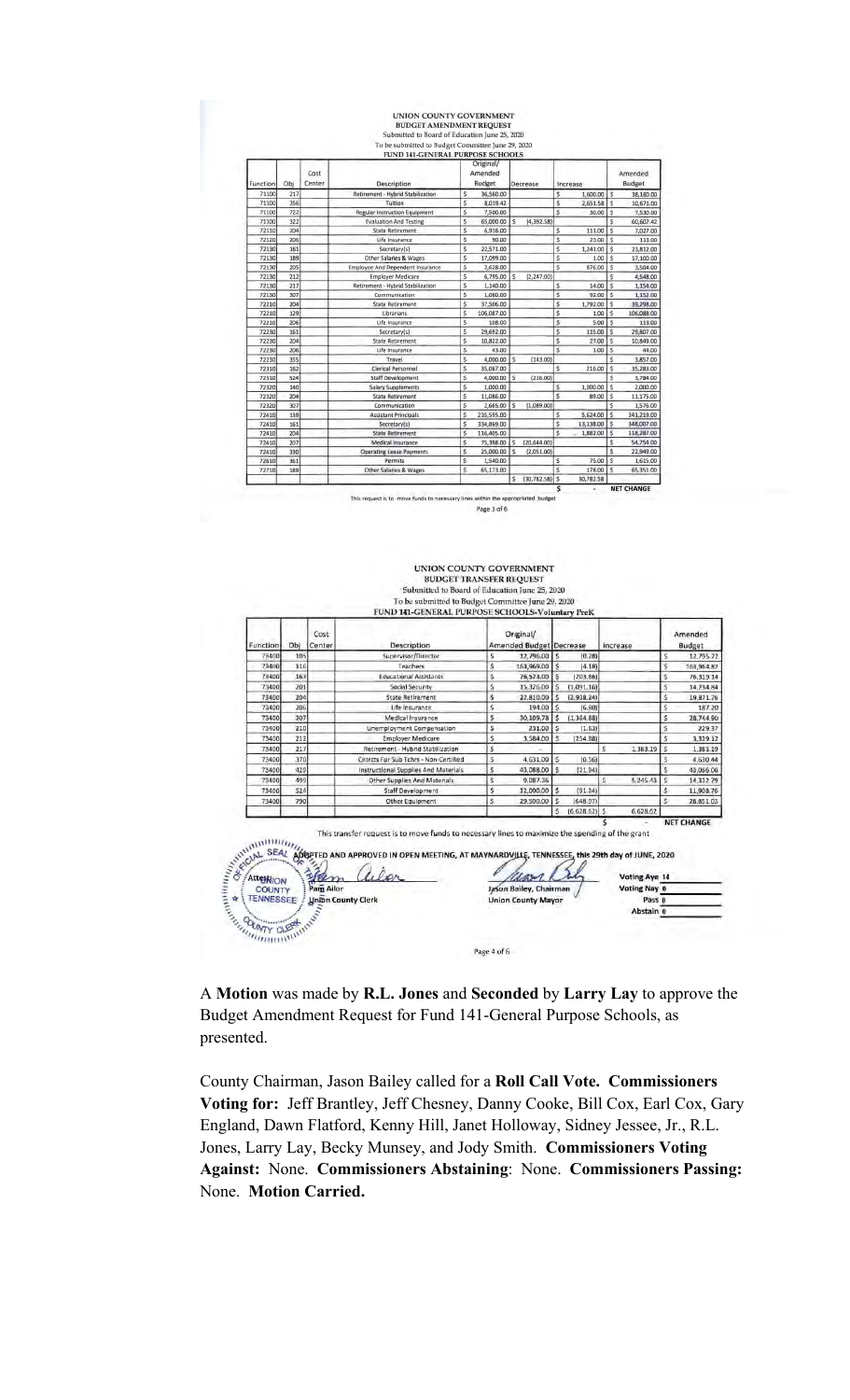

A **Motion** was made by **Gary England** and **Seconded** by **Kenny Hill** to approve the Budget Amendment Request for FUND 145- Other Education Special Revenue-TNVA.

County Chairman, Jason Bailey called for a **Roll Call Vote. Commissioners Voting for:** Jeff Brantley, Jeff Chesney, Danny Cooke, Bill Cox, Earl Cox, Gary England, Dawn Flatford, Kenny Hill, Janet Holloway, Sidney Jessee, Jr., R.L. Jones, Larry Lay, Becky Munsey, and Jody Smith. **Commissioners Voting Against:** None. **Commissioners Abstaining**: None. **Commissioners Passing:**  None. **Motion Carried.**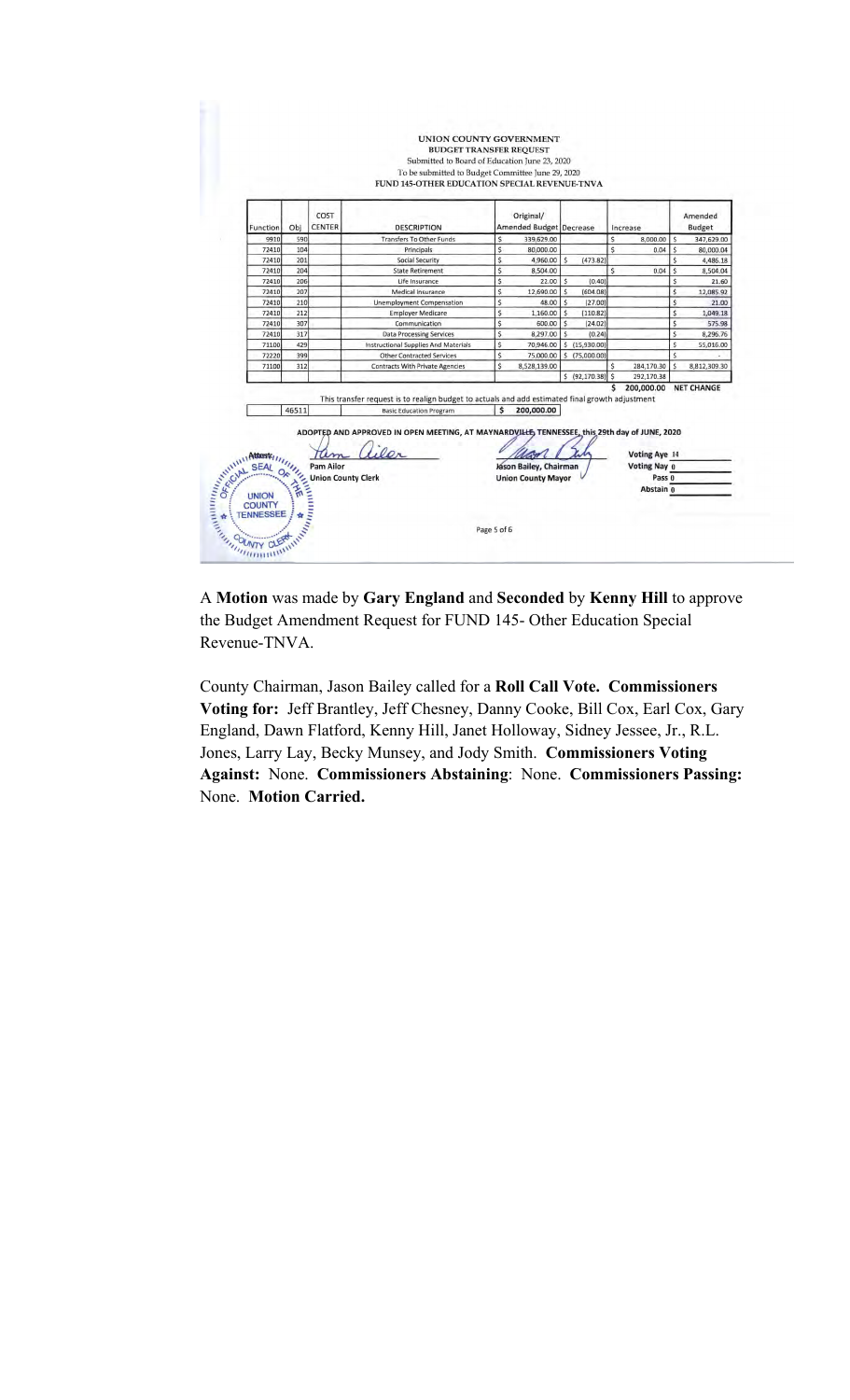

A **Motion** was made by **Sidney Jessee, Jr.** and **Seconded** by **R.L. Jones** to approve the Budget Amendment Request FUND 141- General Purpose Schools, as presented.

County Chairman, Jason Bailey called for a **Roll Call Vote. Commissioners Voting for:** Jeff Brantley, Jeff Chesney, Danny Cooke, Bill Cox, Earl Cox, Gary England, Dawn Flatford, Kenny Hill, Janet Holloway, Sidney Jessee, Jr., R.L. Jones, Larry Lay, Becky Munsey, and Jody Smith. **Commissioners Voting Against:** None. **Commissioners Abstaining**: None. **Commissioners Passing:**  None. **Motion Carried.** 

A **Motion** was made by **Janet Holloway** and **Seconded** by **Kenny Hill** to approve the Budget Amendment Request for FUND 177-Education Capital Projects, as presented.

County Chairman, Jason Bailey called for a **Roll Call Vote. Commissioners Voting for:** Jeff Brantley, Jeff Chesney, Danny Cooke, Bill Cox, Earl Cox, Gary England, Dawn Flatford, Kenny Hill, Janet Holloway, Sidney Jessee, Jr., R.L. Jones, Larry Lay, Becky Munsey, and Jody Smith. **Commissioners Voting Against:** None. **Commissioners Abstaining**: None. **Commissioners Passing:**  None. **Motion Carried.**

- b. Any Other Matters Related to the Fiscal Year 2019/2020 Budget.
	- No Action was taken.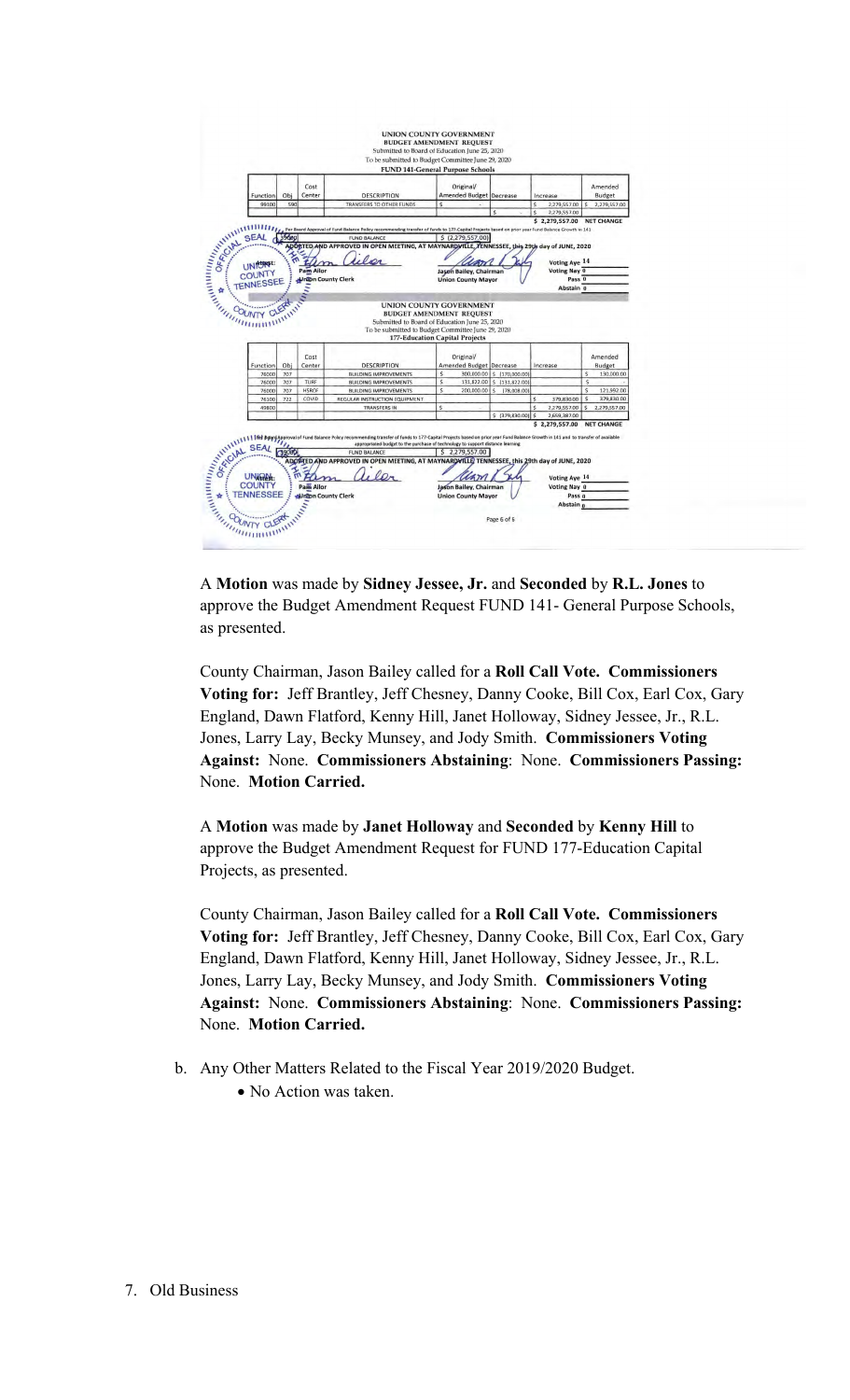a. Approve/Disapprove COPS Hiring Program Grant.



U.S. DEPARTMENT OF JUSTICE<br>OFFICE OF COMMUNITY ORIENTED POLICING SERVICES<br>145 N Street, NE, Washington, D.C. 20530 **COPS** 

### **Financial Clearance Memorandum**

**COPS Office COPS Hiring Program Program**  $(CHP)$ 

To: Sheriff William Breeding II and CFO Ann Dyer

Re: Financial Clearance Memorandum

A financial analysis of budgeted costs has been completed. Costs under this award appear reasonable, allowable, and consistent with existing guidelines. Exceptions  $/$  Adjustments are noted below.

Total officer positions awarded: 2

Approved costs per entry-level officer, per year

|             |             | Year 3            |  |
|-------------|-------------|-------------------|--|
| \$33,330.00 | \$33,330.00 | \$33,330.00       |  |
| \$10,043.74 | \$10,043.74 | \$10,043.74       |  |
| \$2,066.46  | \$2,066.46  | \$2,066.46        |  |
| \$483.28    | \$483.28    | \$483.28          |  |
| \$5,641.00  | \$5,641.00  | \$5,641.00        |  |
| \$0.00      | \$0.00      | \$0.00            |  |
| \$0.00      | \$0.00      | \$0.00            |  |
| \$0.00      | \$0.00      | \$0.00            |  |
| \$1,757.00  | \$1,757.00  | \$1,757.00        |  |
| \$0.00      | \$0.00      | \$0.00            |  |
| \$96.00     | \$96.00     | \$96.00           |  |
|             | Year 1      | Year <sub>2</sub> |  |

Approved total project costs

Per officer Grand total

ADVANCING PUBLIC SAFETY THROUGH COMMUNITY POLICING

|                                 |              | ORI TN08700 - Award 2020UMWX0197 - Award Financial Clearance Memo 2020 - CHP - Page 2 of 2. |  |
|---------------------------------|--------------|---------------------------------------------------------------------------------------------|--|
|                                 |              |                                                                                             |  |
| Salaries and fringe benefits    | \$130,121.22 | \$260,242.00                                                                                |  |
| Federal share                   | \$97,591.00  | \$195,182.00                                                                                |  |
| Applicant share                 | \$32,530.00  | \$65,060.00                                                                                 |  |
| Local match waiver not granted. |              |                                                                                             |  |
| Budget Cleared Date: 06/25/2020 |              |                                                                                             |  |
| <b>Overall Comments:</b>        |              |                                                                                             |  |
| NA                              |              |                                                                                             |  |
| <b>Additional Comments:</b>     |              |                                                                                             |  |
| N/A                             |              |                                                                                             |  |
|                                 |              |                                                                                             |  |
|                                 |              |                                                                                             |  |
|                                 |              |                                                                                             |  |
|                                 |              |                                                                                             |  |
|                                 |              |                                                                                             |  |
|                                 |              |                                                                                             |  |
|                                 |              |                                                                                             |  |
|                                 |              |                                                                                             |  |
|                                 |              |                                                                                             |  |
|                                 |              |                                                                                             |  |
|                                 |              |                                                                                             |  |
|                                 |              |                                                                                             |  |
|                                 |              |                                                                                             |  |
|                                 |              |                                                                                             |  |
|                                 |              |                                                                                             |  |
|                                 |              |                                                                                             |  |
|                                 |              |                                                                                             |  |
|                                 |              |                                                                                             |  |
|                                 |              |                                                                                             |  |
|                                 |              |                                                                                             |  |
|                                 |              |                                                                                             |  |
|                                 |              |                                                                                             |  |

A **Motion** was made by **Gary England** and **Seconded** by **Sidney Jessee, Jr.,** to approve COPS Hiring Program Grant.